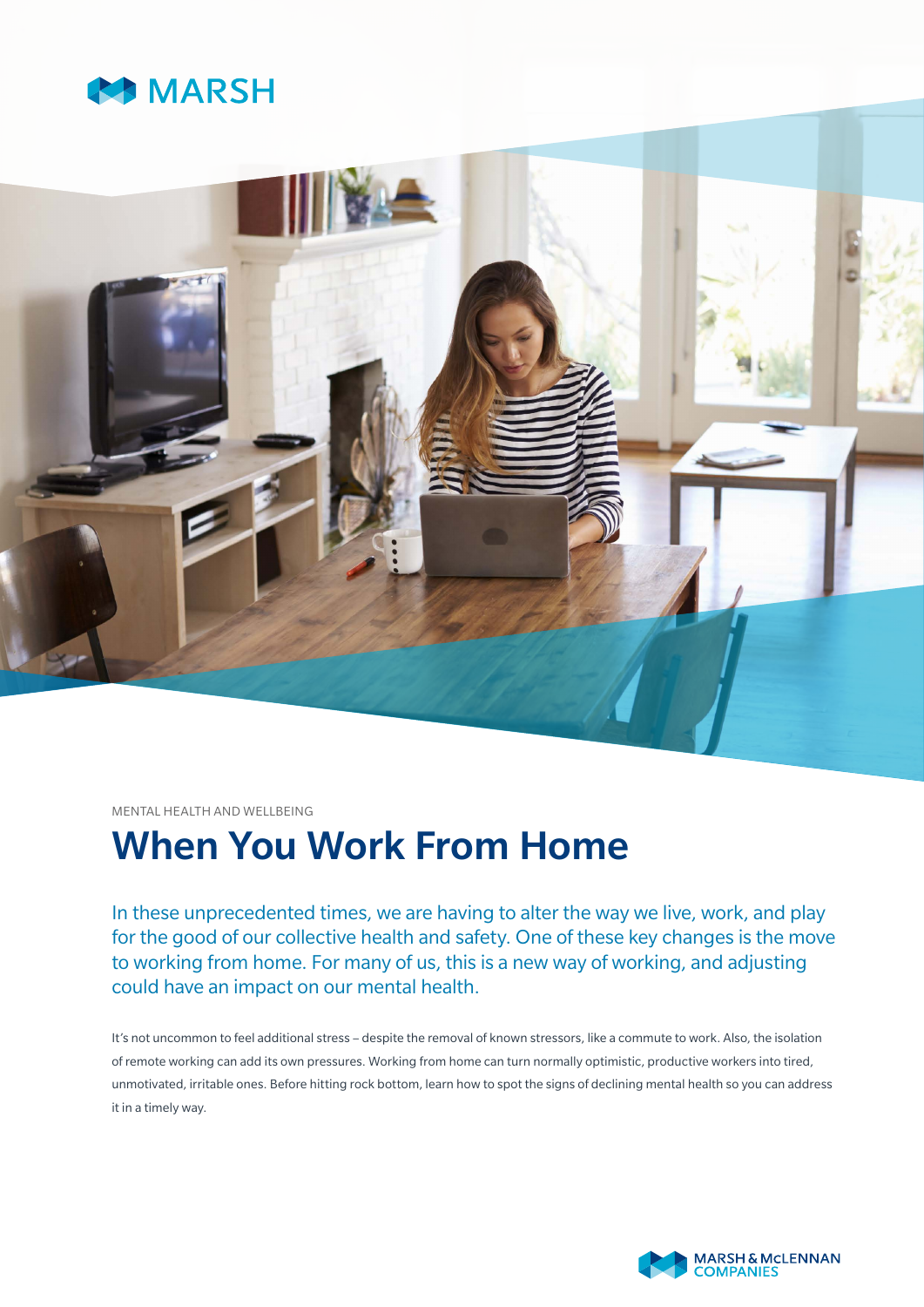# What are the Psychological Effects of Working from Home?

Here are the three most commonly reported issues that remote workers and digital nomads face:

# LONELINESS AND ISOLATION

Remote working could mean days without talking to others – either at work or in passing on your commute. Although you bypass distracting coworkers, you do miss the social aspect of chatting and venting about work and life when you're remote. This colleague interaction doesn't always translate the same way over digital mediums. This disconnectivity from your coworkers and the rest of the world may make you feel lonely and isolated.

#### ANXIETY, STRESS, AND PRESSURE

When working from home, anxiety takes on many forms, including: pressure to be busy 24/7. Some may feel the need to find work, squeezing in activity whenever you can. But, without time to disconnect and unplug, you risk burning out. The boundary between work and home life blurs for people who work in the same place they sleep. You may feel pressure to be on when you should be off. You may experience stress. Working from home requires time management, IT troubleshooting, higher levels of organisation in less convenient settings, and much more. Switching between these hats multiple times a day will wear out anyone.

#### **DEPRESSION**

Depression can happen when you feel stuck and unable to see progress. Without the usual markers of success experiences in the office, such as recognition, instant verbal recognition, and the ability to see how your work fits into a bigger picture, you may not feel as if you're achieving as much as your peers. The anxiety, stress, and loneliness of working from home can lead to depression or exacerbate a pre-existing condition.

Depression isn't just feeling down. US healthcare organisation 'The Mayo Clinic' says symptoms of depression include:

- **•** Angry outbursts, irritability, or frustration (even over small matters).
- **•** Loss of interest or happiness in activities such as sex or hobbies.
- **•** Sleep disturbances, including insomnia and sleeping too much.
- **•** Tiredness and lack of energy, making even small tasks take extra effort.
- **•** Increased cravings for food.
- **•** Anxiety, agitation, and restlessness.
- **•** Trouble thinking, concentrating, making decisions, and remembering things.
- **•** Unexplained physical problems, such as back pain or headaches.

The good news is there are ways to mitigate a negative impact on your mental health related to working from home.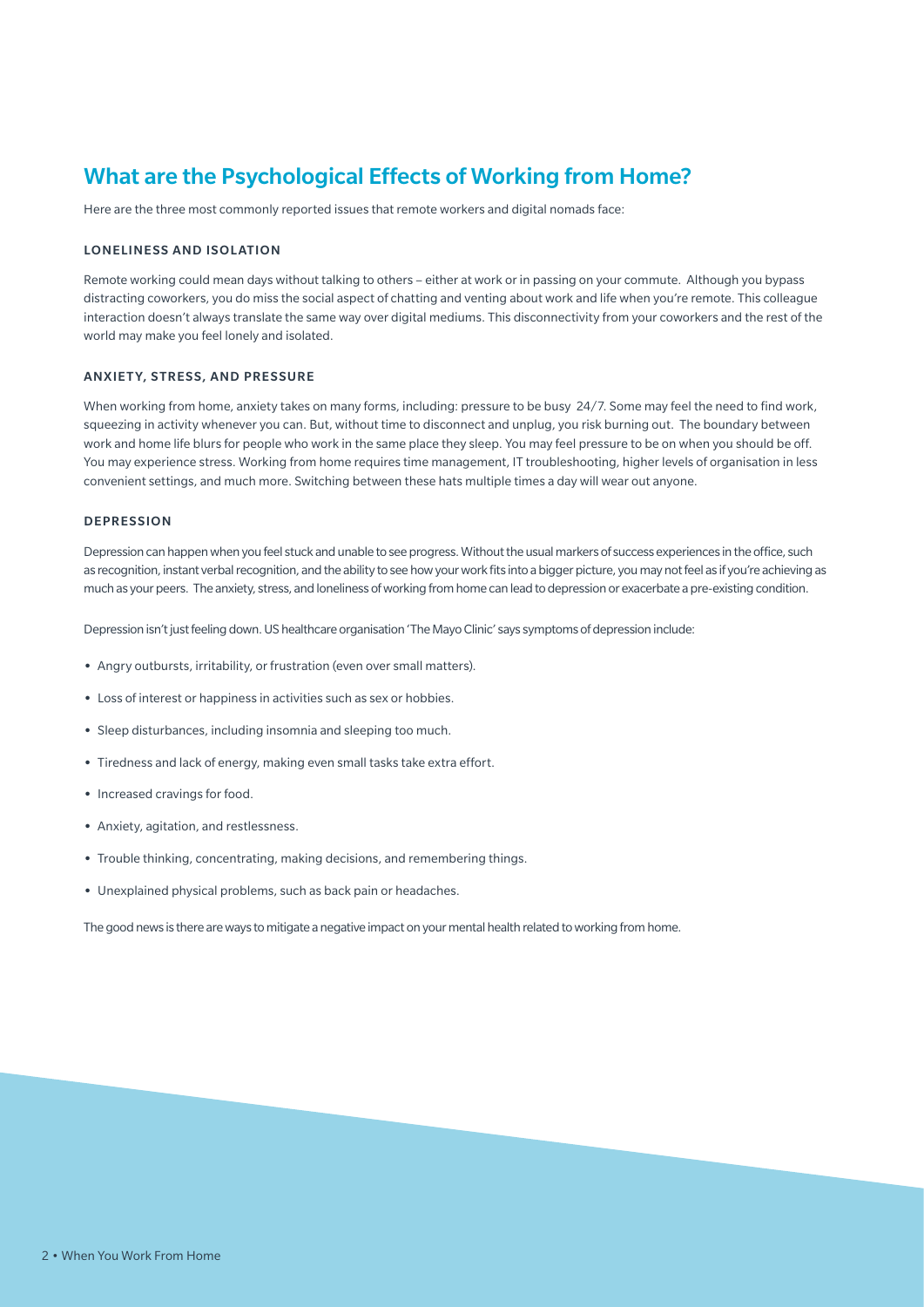# How to Take Care of Your Mental Health When You Work From Home

Taking care of your mental health is just as important as physical activity and eating nourishing food. First, it's okay not to be okay. Honour exactly where you are, wherever that may be. Second, know that it's in your power to enjoy a positive mindset by making a few adjustments:

## CREATE A ROUTINE AND STICK TO THE SCHEDULE

Over 40% of people say their flexible schedule is the best part of working remotely – but it's how you organise those hours in your day that makes all the difference. Do you have a daily schedule or set routine to follow?

When you organise your tasks and outline your goals, you mentally prepare yourself for what to expect during the day. Then it's easier to work towards achieving the goals you set out, rather than vaguely meandering towards them. This scheduling also prevents tasks not on your to-do list —particularly distracting ones – from creeping into your day.

It's important to schedule analogue breaks. Set aside time to escape all forms of digital screens. Give your eyes, neck, shoulders, and back a much-needed rest! Schedule fun activities just like work tasks. All work and no play stresses all remote workers out. When you have scheduled time for fun, you have permission to break from work. Focus on hobbies, self-care, and anything else that makes you happy for a few minutes every day.

#### UPGRADE YOUR HOME OFFICE

You may be working from home, but do you actually like working in your home office? If you don't have a dedicated workspace, make that priority number one. Bonus points if you have an office with a door you can close to mentally and physically separate work and home life.

Next, outfit your home office to support comfort and productivity. Where possible, obtain the following:

- **•** Wide desk. Support for your wrists, arms, and elbows will keep carpal tunnel away while you use your mouse and keyboard.
- **•** Comfortable, ergonomic chair that supports your back. Long work hours require a supportive chair for your back, neck, and spine. Look for strong lumbar support for the curve of your lower back.
- **•** Quality sound system (and other creature comforts). Without coworkers to annoy, you can blast your music playlists and get in the zone. Get a wireless mouse and keyboard for the ultimate tether-free work life.

## GET UP AND MOVE!

Fight the urge to stay sedentary and schedule active time to get your heart pumping. Go for a walk (whilst practicing social distancing), stretch or do yoga, practice a hip-hop dance video on YouTube — whatever works for you. Exercising 20 to 30 minutes daily can significantly lower anxiety levels. You'll also boost endorphins and serotonin to flood your brain with happiness. Plus, working out distracts your brain from work issues and challenges allowing you to actually take a break.

#### GET OUT IN THE GARDEN

Ecotherapy treats anxiety, stress, and depression with time in nature. Studies show outdoor walks may help lower blood pressure and stress hormones. Dr. Jason Strauss from Harvardaffiliated Cambridge Health Alliance says: "Having something pleasant to focus on like trees and greenery helps distract your mind from negative thinking, so your thoughts become less filled with worry." Try exercising in nature to accomplish two tasks in one trek.

# WORK AROUND OTHER HUMANS (VIRTUALLY)

Get out of your home office and venture into virtual society to interact with other people. You'll combat feelings of isolation and loneliness. Plus, studies show that ambient noise may boost creative thinking.

#### MAKE TIME FOR YOUR FAVORITE PEOPLE

Support from your peers is just as effective as cognitive behaviour therapy when you're down. Carve out time each week to spend with your core group of friends and family members who lift you up.

## START SAYING "NO"

You may want to take on as much work as you can, but there's only so much you can complete in a day. Know your limitations, set boundaries based on your schedule and workload, and don't extend yourself beyond them. Be assertive yet courteous and your colleagues and clients will still respect you.